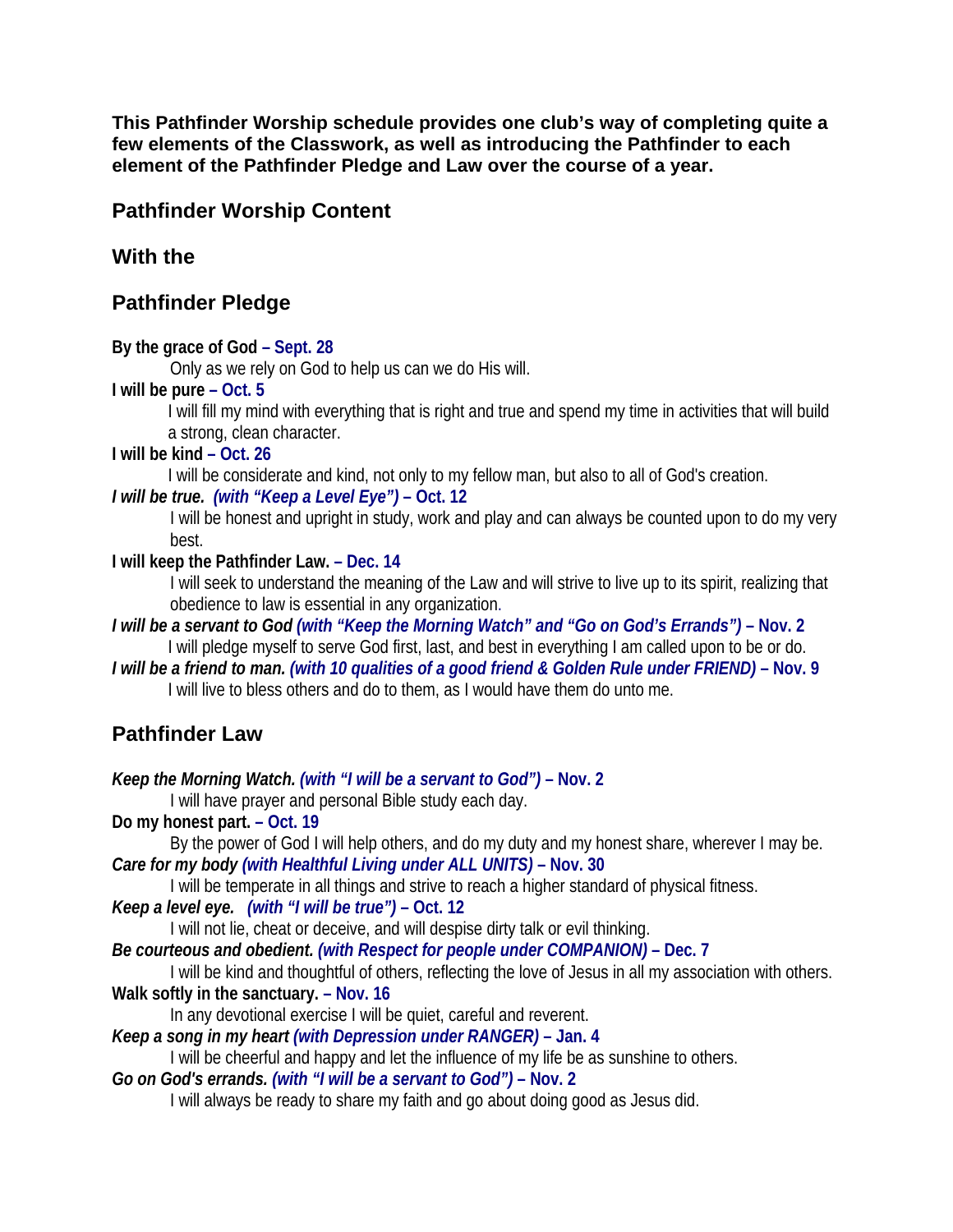## *ALL UNITS*

Healthful Living – Foods high in Salt, Sugar, Saturated Fats – Why is it important to exercise? – Effects of substances like alcohol, tobacco, caffeine, other drugs on the body & mind – 5 health problems that are hereditary and how to minimize their impact. (LAW – CARE FOR MY BODY) **– Nov. 30**

The Pathfinder Chain of Command – Why is each person important? **– Jan. 11**

## *FRIEND*

God's Care & Deliverance in the story of . . . Joseph, Jonah, Esther, or Ruth **– Jan. 18**

Family's Spiritual Roots **– Jan. 25**

Life of Daniel – temperance & priorities – Daniel 1 **– Feb. 1**

Major events that began the SDA Church **– Apr. 5**

Story of Lost Sheep & 3 other nature references in the Bible that describe God & His Kingdom (hidden treasure, etc) **– Feb. 15**

10 qualities of a good friend & what the Golden Rule means. (PLEDGE -- FRIEND TO MAN) **– Nov. 9**

#### *COMPANION*

Childhood of Jesus (what might it have been like?) **– Feb. 22**

Creation Week & what we can learn from a thing created on each day. (use observation during worship time possibly) **– Mar. 1**

Ellen White's first vision. **– Apr. 5**

Respect for people of different cultures, genders, and ages than you. Including respect for parents/guardians. (LAW – BE COURTEOUS AND OBEDIENT) **– Dec. 7**

### *EXPLORER*

10 Bible Authors – their occupations, language (include an example all 3), what they wrote. **– Mar. 8**

Ellen White's vision of the Battle of Bull Run AND what really happened. **– Apr. 5**

Interactive worship on the life of a Bible Character from Acts. **– Mar. 15**